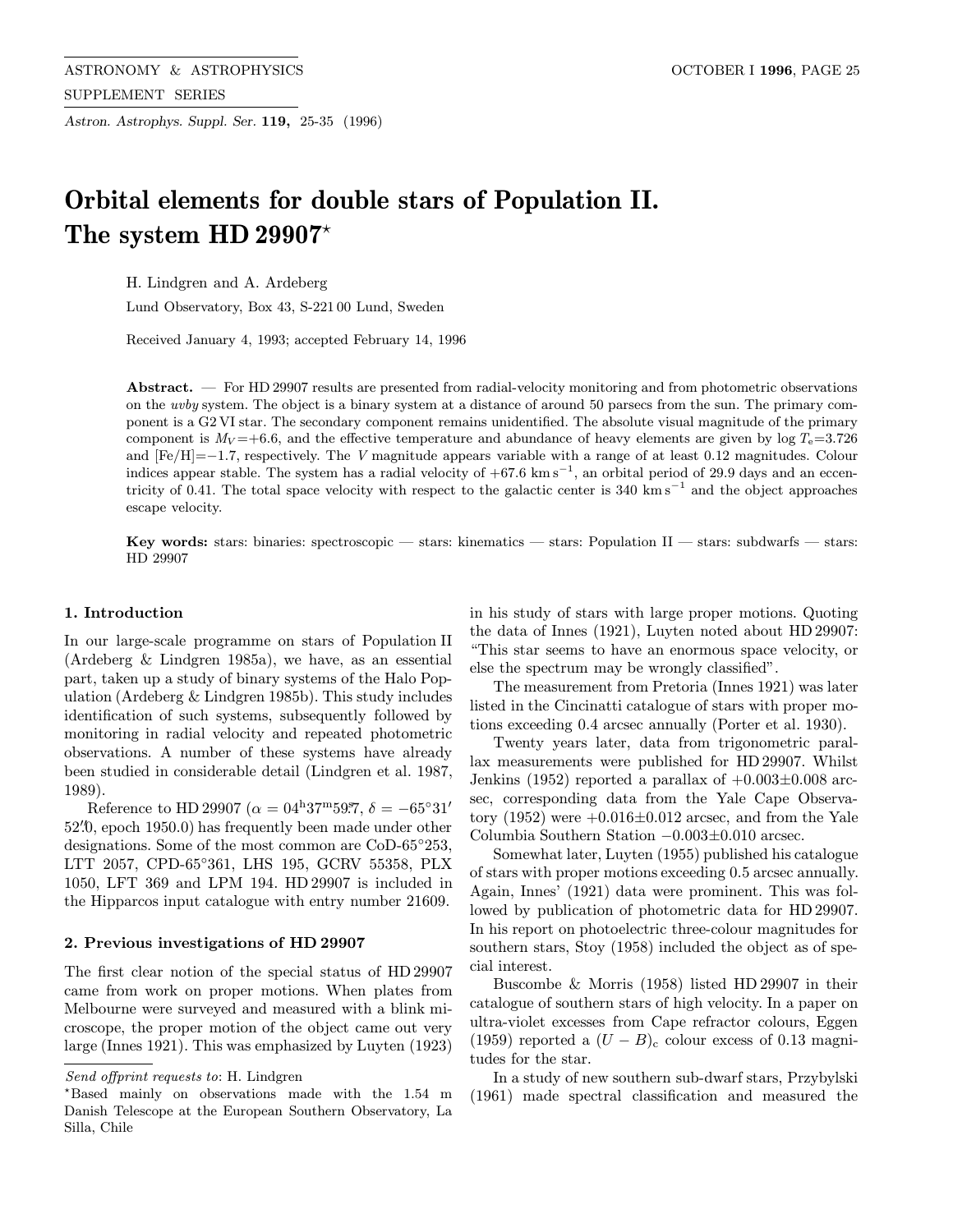radial velocity of HD 29907. Together with the photometric data previously obtained, Przybylski's classification defined the object as a clear sub-dwarf candidate.

In the Supplement to the General Catalogue of Trigonometric Stellar Parallaxes, Jenkins (1963) confirmed her earlier parallax data (Jenkins 1952), whilst new corresponding data from the Yale Cape Observatory gave 0.017±0.012 arcsec as trigonometric parallax for HD 29907.

Arguing on the identification of sub-dwarf stars, Evans & Stoy (1962) communicated data for HD 29907 on photometry, colour excess, spectral classification and radial velocity. The sub-dwarf status of the object was emphasized. At the same time, comparison between the radialvelocity data given by Przybylski (1961) and by Evans & Stoy (1962) showed an interestingly large difference.

Cousins & Stoy (1963) listed HD 29907 in their catalogue of photoelectric magnitudes and colours of southern stars. Evans et al. (1964) did the same in their report on fundamental data for southern objects.

Shortly after, Przybylski & Morris Kennedy (1965) measured new radial velocities and UBV data for HD 29907. Their data gave new confirmation both of the variability of the radial velocity and of the colour excess.

New proper-motion data for HD 29907 were published by Stoy (1966), at the same time as Evans (1967) included the object in his revision of the General Catalogue of Stellar Radial Velocities (Wilson 1953). See discussion in Sect. 8.

In an investigation of stars with large proper motions, Rodgers & Eggen (1974) communicated new photometric and spectroscopic data for HD 29907. They included photometry in the infra-red spectral range and derived a distance modulus for the star. Also space-velocity components were determined as was a photometric parallax value. At the same time, new radial-velocity data gave repeated confirmation of variability of this quantity. Especially the components of space velocity clearly indicated HD 29907 as an object belonging to Population II.

In consequence, it may seem somewhat surprising that Houk & Cowley (1975) classified HD 29907 as F8 V from a spectrogram of good quality. No remarks were given.

Eggen (1978b) included HD 29907 in his catalogue of photometry on the uvby, RI and UBV systems. At the same time, Eggen & Bessell (1978) estimated the absolute visual magnitude and motion in the galactic plane of the object.

New data for HD 29907 were derived by Eggen (1979a) concerning absolute visual magnitude, components of space velocity and abundance of heavy elements. Carney (1979) derived the colour excess in  $U - B$ ,  $\delta(U-B)_{0.6}$ , and Bessell & Wickramasinghe (1979) studied HD 29907 in their work on the missing halo-population K sub-dwarf stars.



Fig. 1. Individual radial-velocity data for HD 29907 plotted versus orbital phase. Our orbital solution has been indicated with a curve

Luyten (1979) reported on new measurements of the proper motion of HD 29907, whilst Eggen (1979b) included the object in his catalog of stars with annual proper motions of one arc second and more.

UBVRI photometry of HD 29907 was presented by Carney (1980). At the same time, Luyten (1980) included it in the NLTT Catalogue of proper motions for southern stars.

Hauck & Mermilliod (1980) published a catalogue of photoelectric  $uvby\beta$  data, which included measurements of HD 29907 made by McConnell (1974). The object was also listed by Bartkevičius (1980) in his catalogue of metaldeficient stars. Bartkevičius reported on colour excesses in  $U - B$  and in  $m_1$  as well as on the absolute visual magnitude.

In a listing aiming at refined data for parallax stars, Buscombe (1981) took up HD 29907. Gehren et al. (1981) made comparisons between radial-velocity data of their own and corresponding data from the literature as well as between colour excesses in  $U - B$  and determinations of [Me/H]. The variable radial velocity of HD 29907 was confirmed.

The Yale Catalogue of the Positions and Proper Motions of Stars between Declinations −60◦ and −70◦ (Fallon 1983) gave new proper-motion data for HD 29907.

Investigating the abundances of heavy elements of field dwarf stars, Laird (1985) made photometry and spectroscopy of HD 29907. This provided data on effective temperature, abundance of heavy elements, distance from the sun and space-velocity components in the galactic plane.

Recently, Eggen (1987) reported new data on the absolute magnitude, the photometric parallax and the components of space velocity of HD 29907, whilst Sandage & Fouts (1987) included the object in a study of the kinematics of stars with high proper motions. Finally, Schuster & Nissen (1988) gave photometric data on the *uvby* and  $H\beta$ systems for HD 29907. Also, Hartmann & Gehren (1988) published new radial velocities measured for the object.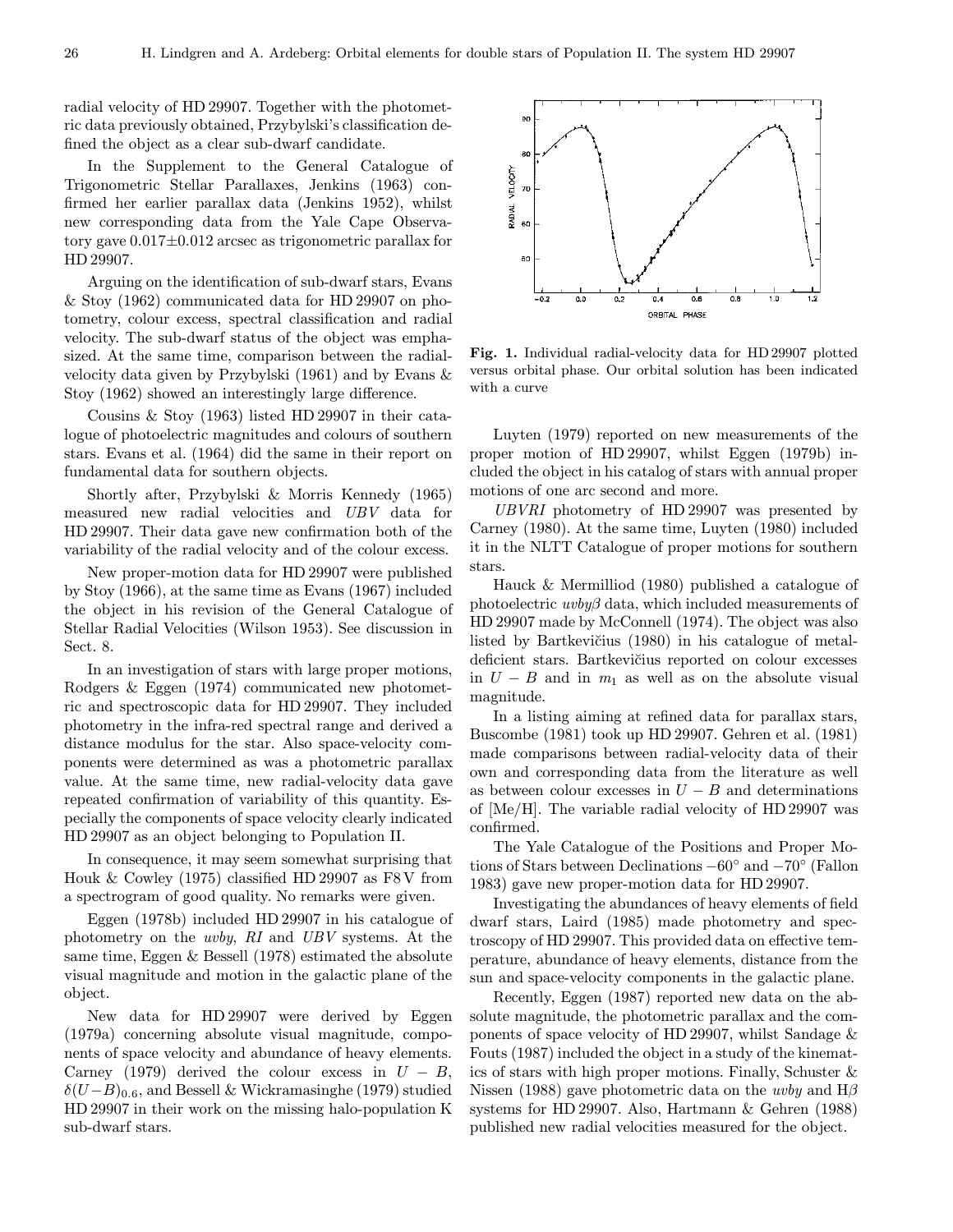# 3. Observations of radial velocities

For all our measurements of radial velocities of the system HD 29907, we have used a CORAVEL photoelectric scanner. For a description of this instrument, reference is made to Baranne et al. (1977, 1979) and to Mayor (1985). In all cases, this scanner has been attached to the Cassegrain focus of the Danish 1.54 m telescope at the European Southern Observatory (ESO) at Cerro La Silla in Chile. Regarding details of instrumentation and observing techniques as well as concerning the transformation of our observed instrumental radial velocities into corresponding data on the standard system of radial velocities (Mayor & Maurice 1985; Stefanik et al. 1986), we refer to Lindgren et al. (1987, 1989).

We have made a total of 79 observations of radial velocities of HD 29907. All these radial-velocity measurements were made between September 1981, and February 1990. The object is relatively bright and delivers a cross-correlation minimum which does not present any significant problems. As a result, integration times depend primarily on the atmospheric seeing quality. In practice, integration times ranged from typically five to twenty minutes.

The accuracy of our measurements of radial velocity for HD 29907 was around  $0.4 \text{ km s}^{-1}$  as referred to a single measurement. Given the apparent brightness, the colour and the abundance of heavy elements of the system, this accuracy is rather close to the accuracy to be expected.

A detailed listing of radial-velocity data measured for HD 29907 will be published elsewhere in the publication series of the CORAVEL group.

# 4. Orbital elements

Our radial-velocity data were analyzed with the help of ORBIT, a computer program developed by Zuiderwijk (priv. comm). The program is fully interactive and it runs on a VAX 750 minicomputer system.

HD 29907 has an orbit which is markedly eccentric with an eccentricity of 0.41. This and other orbital parameters have been reported in Table 1. We have also included estimates of the errors for the orbital parameters. For details concerning these error estimates, reference is made to Lindgren et al. (1987).

In Fig. 1, individual radial-velocity data for HD 29907 have been displayed versus orbital phase. In the same figure, we have indicated our orbital solution by a curve.

Using the CORAVEL, we have made a search for the second component of the system HD 29907. However, from the autocorrelation function, we could not find any evidence for such a second component.

The cross-correlation minimum is small and relatively narrow. It does not provide any significant indication of stellar rotation.

# 5. Kinematical parameters

Based on our derived system velocity and making use of data adopted for parallax, proper-motion components and position (see below), we can derive the components of space velocity, U, V and W, for the system HD 29907. It is noted, that we define the  $U$  velocity component as directed away from the galactic center.

In Table 4, we have presented the space-velocity components derived. We have included the total spacevelocity, given both with respect to the Local Standard of Rest  $(LSR)$ ,  $V_S$ , and with reference to the galactic center,  $V_c$ . For the calculation of our velocities, we have made the assumption that the sun has a peculiar velocity with respect to the LSR, corresponding to  $U_{\text{S,LSR}} = -9 \text{ km s}^{-1}$ ,  $V_{\rm S,LSR} = +12 \text{ km s}^{-1}$  and  $W_{\rm S,LSR} = +7 \text{ km s}^{-1}$  (Delhaye 1965). Reference is further made to the article of Yuan (1983). For the LSR, we have assumed a circular orbit in the galactic plane with a velocity of 220 km s<sup>−1</sup> (Wielen 1986).

#### 6. uvby photometry

For the system HD 29907, we have made photoelectric photometry on the Strömgren *uvby* system. We made our photometric observations with two different photometers.

We made our first *uvby* observations of HD 29907 with a four-channel grating photometer of Strömgren type (Grønbech et al. 1976), attached to the Cassegrain focus of the 50-cm Copenhagen reflector at La Silla. We used this photometer together with uncooled EMI photomultipliers of type 6256. In addition, we employed pulse counting and uvby filters of standard type (Crawford 1966; Crawford & Barnes 1970). These filters were located behind slots, used for wavelength pre-selection.

For our last photometric uvby observations of HD 29907, we used a photometer of a somewhat modified construction (Florentin Nielsen 1983). Also this photometer was always mounted in the Cassegrain focus of the 50-cm Copenhagen reflector at La Silla. With this photometer we used uncooled EMI photomultipliers of type  $9789QA$ . Further, we used high-transmission *uvby* filters, as before placed behind slots for wavelength pre-selection. Again, pulse counting was employed.

Together with our programme stars, we observed, every observing night, a substantial number of standard stars, normally around 30. These standard stars were selected to cover large ranges in all indices in the uvby system.

We have observed HD 29907 on the *uvby* system on a total of four nights, well separated in time. The time interval covered is more than six years. In Table 2, we have reported resulting uvby data. We have added standard deviations referring to single determinations of magnitude and colour indices, respectively.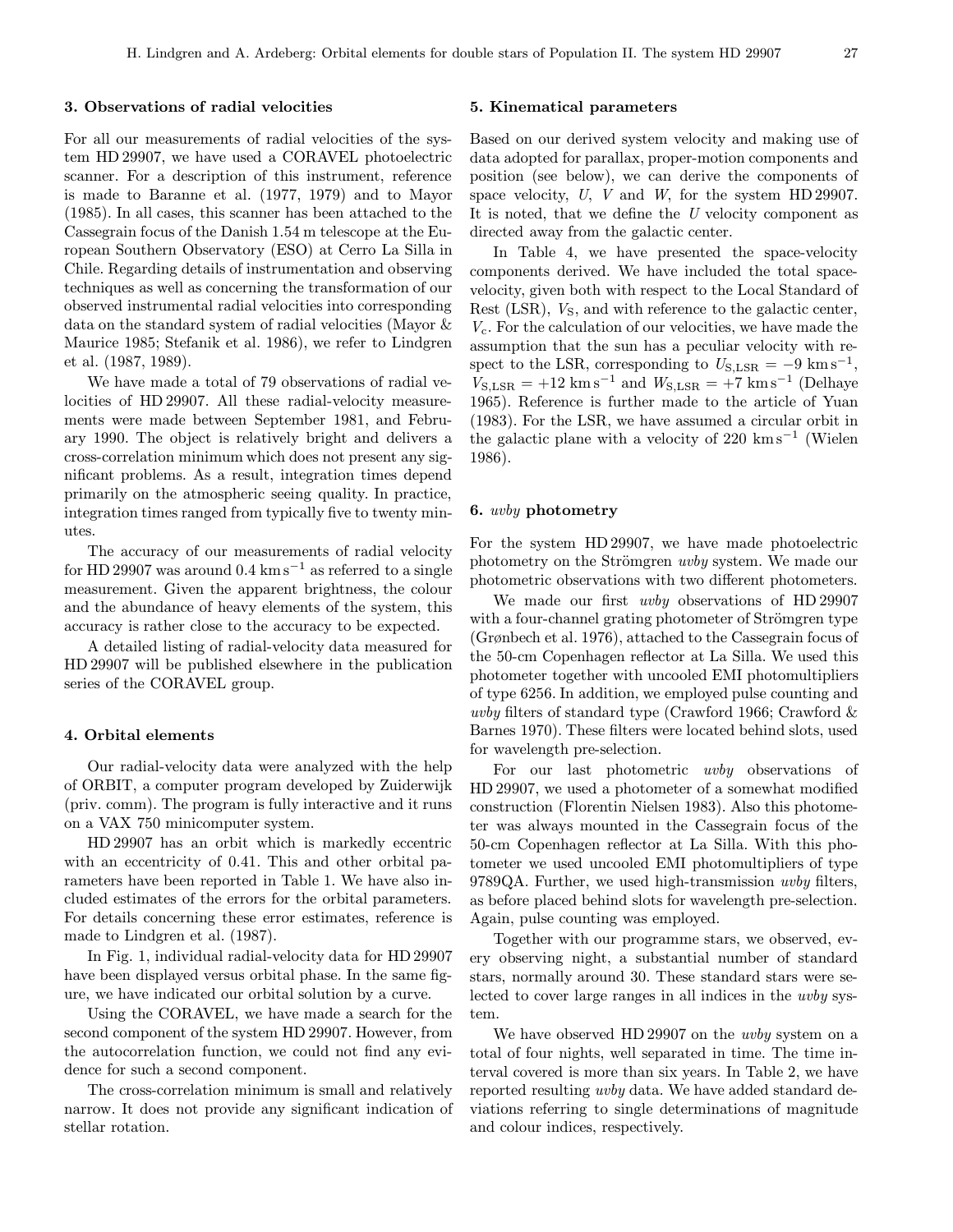| <b>Table 1.</b> Orbital elements for HD 29907 |  |
|-----------------------------------------------|--|
|-----------------------------------------------|--|

| Orbital Element                   |                         | Value       | $Error(\pm)$ | Unit                  |
|-----------------------------------|-------------------------|-------------|--------------|-----------------------|
| System velocity                   | $\gamma$                | $+67.64$    | 0.05         | $km s^{-1}$           |
| Orbital period                    | Φ                       | 29.9130     | 0.0007       | days                  |
| Semi-amplitude                    | K                       | 22.24       | 0.07         | $\mathrm{km\,s}^{-1}$ |
| Time of passage of ascending node | $T_N$                   | 2447013.013 | 0.029        | J.D.                  |
| Time of periastron passage        | $t_0$                   | 2447017.715 | 0.027        | J.D.                  |
| Periastron angle                  | $\omega$                | 104.05      | 0.44         | degrees               |
|                                   | $a_1$ sini              | 8.358       | 0.027        | Gm                    |
| Mass function                     | f(m)                    | 0.026       |              | $M_{\odot}$           |
| Eccentricity                      | $\epsilon$              | 0.407       | 0.0024       |                       |
|                                   | $\sigma$ <sub>O-C</sub> | 0.45        |              | km s                  |
| No. of observations               |                         | 86          |              |                       |

#### 7. Results of uvby photometry

The standard deviations for the magnitude and colour indices obtained are rather normal for an object with brightness and colour like those of HD 29907. The only exception is the  $m_1$  index, for which the relatively high value of the standard deviation is assumed to be of accidental origin. As a result, from our photometric data there are no indications of photometric variability. We will return to this question below.

# 8. Some properties of HD 29907

For the trigonometric parallax of HD 29907, there are, to our knowledge, a total of five reported values. These are given in Table 2 together with the respective error estimates. The data in Table 2 clearly show that it is difficult to assign any reliable value to the trigonometric parallax of HD 29907. Tentatively, we have adopted  $\pi = 0.007 \pm$ 0.005 arcsec.

Data given in the literature regarding the proper motion of HD 29907 are, as opposed to those on the trigonometric parallax, rather consistent. This is most clearly true also for the very early data given by Innes (1921). See Table 2. Still, we tend to give somewhat lower weight to the first proper-motion data than to the following ones. Also concerning the last Yale data available (Fallon 1983), some caution may be in place, as the conditions governing plate measurements and reductions were not quite ideal (Hoffleit 1983).

The proper-motion data have, by Innes (1921) and by Luyten (1979, 1980) been given in the form of an absolute proper motion plus a direction of this motion relative to the North direction. In terms of proper motion in right ascension, these data, in the same order, convert into  $+0.666, +0.725$  and  $+0.722$  arcsec per year. In declination, the corresponding components are  $+1.307, +1.297$ and +1.303 arcsec per year.

In conclusion, we adopt for HD 29907 the propermotion components  $+0.725 \pm 0.010$  arcsec per year and  $+1.280 \pm 0.020$  arcsec per year, in right ascension and declination, respectively. The errors adopted are only unqualified estimates. Our adopted data have been entered in Table 3.

Previous measurements on the (system) radial velocity of HD 29907 have given results in high disagreement with each other (Przybylski 1961; Evans & Stoy 1962; Evans et al. 1964; Przybylski & Morris Kennedy 1965; Hartmann & Gehren 1988). Given the significant radialvelocity amplitude of HD 29907, this is, in itself, easy to understand. Still, it is obvious that the radial-velocity data reported by Przybylski (1961) and by Przybylski & Morris Kennedy (1965) fall outside the range defined by our system radial velocity and corresponding amplitude. In the case of the data given by Przybylski & Morris Kennedy (1965), the deviation from our lower radial-velocity limit is close to 13 km s<sup> $-1$ </sup>. Even if the real zero-point error in the radial-velocity average presented by Przybylski and Morris Kennedy may well be significantly higher than the formal error reported by the authors, the discrepancy appears strange. Still, for the time being, we assume, that it can be explained by a zero-point error. The data discussed are given in Table 2.

Spectral classification of HD 29907 has been made by Przybylski (1961), by Evans & Stoy (1962) and by Houk & Cowley (1975). See Table 2. Przybylski (1961) noted the difference between the spectral types defined by, on the one side, the continuum and the hydrogen lines, on the other side, the  $g$  line of neutral calcium and the  $G$  band. In conclusion, Przybylski gave the classification G4 VI with the remark that the under-abundance was rather significant. However, from a spectrogram of relatively good quality (2), Houk & Cowley (1975) classified the object F8 V without any remark. A look at a map shows that there are some rather bright stars at relatively small angular distance in the sky from HD 29907. On the objective-prism plates used by Houk & Cowley (1975) for classification, effects of overlap may, in consequence, have been significant. We adopt for HD 29907 the spectral type G2 VI with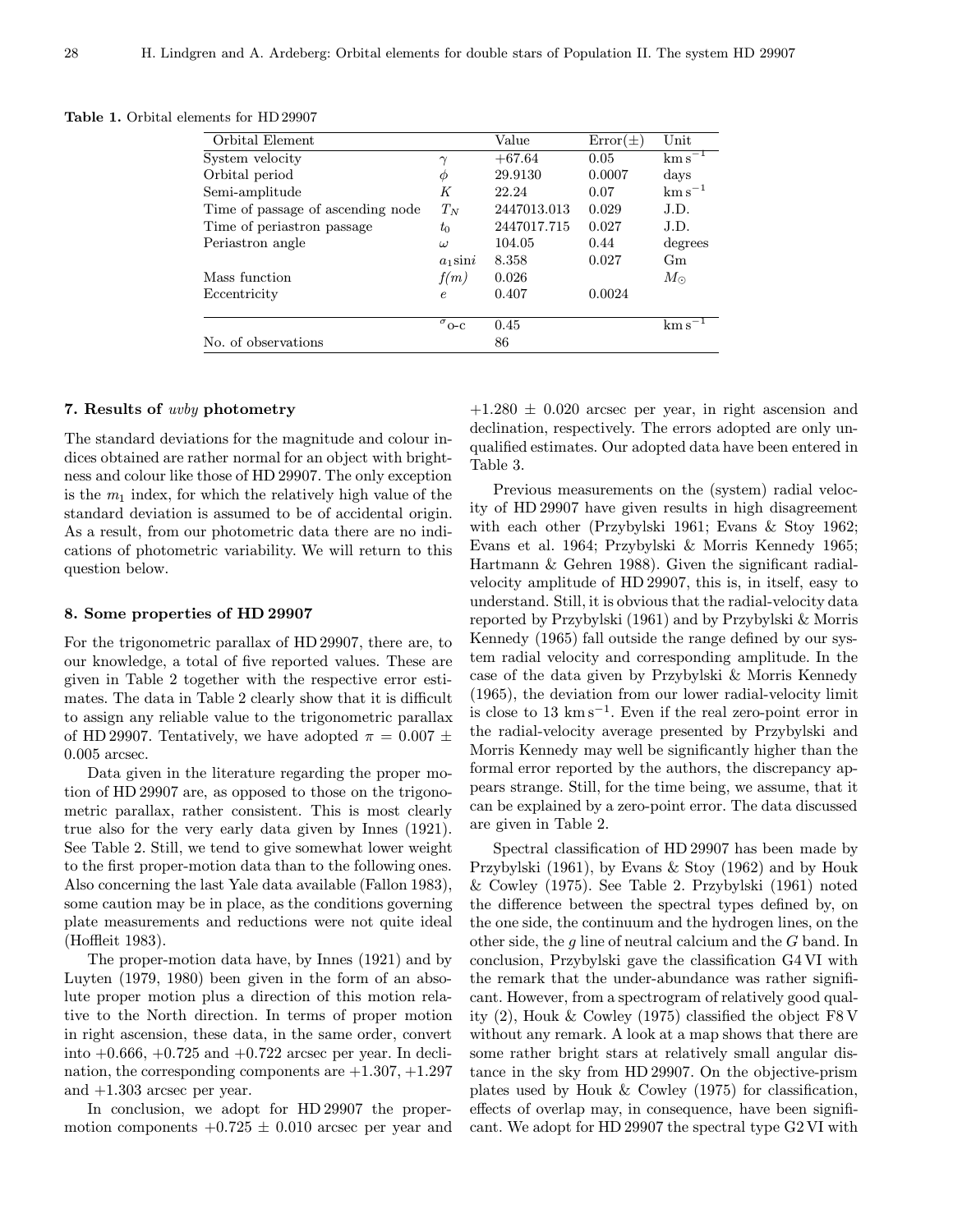Table 2. Observational data for HD 29907

| Quantities<br>Reference                                  |                  |                                          |                         |         |                                       |                                             |                  |
|----------------------------------------------------------|------------------|------------------------------------------|-------------------------|---------|---------------------------------------|---------------------------------------------|------------------|
|                                                          |                  | Trigonometric parallax in arc seconds    |                         |         |                                       |                                             |                  |
|                                                          |                  | Trig. parallax                           |                         | Error   |                                       |                                             |                  |
| Jenkins $(1952)$                                         |                  | $+0.003$                                 |                         | 0.008   |                                       |                                             |                  |
| Yale Cape Ext. (1952)                                    |                  | $+0.016$                                 |                         | 0.012   |                                       |                                             |                  |
| Yale Columbia Ext. (1952)                                |                  | $-0.003$                                 |                         | 0.010   |                                       |                                             |                  |
| Jenkins (1963)                                           |                  | $+0.003$                                 |                         | 0.008   |                                       |                                             |                  |
| Yale Cape Ext. (1963)                                    |                  | $+0.017$                                 |                         | 0.012   |                                       |                                             |                  |
|                                                          |                  | Proper motion(s) in arc seconds per year |                         |         |                                       |                                             |                  |
| Innes $(1921)$<br>absolute:                              |                  | 1.467                                    | direction               |         | $27^\circ$                            |                                             |                  |
| Stoy (1966)                                              | right ascension: | $+0.730$                                 | declination:            |         | $+1.269$                              |                                             |                  |
| Luyten $(1979)$<br>absolute:                             |                  | 1.486                                    | direction:              |         | 29.2                                  |                                             |                  |
| absolute:<br>Luyten $(1980)$                             |                  | 1.49                                     | direction:              |         | $29^{\circ}$                          |                                             |                  |
| Fallon (1983)                                            | right ascension: | $+0.717$                                 | declination:            |         | $+1.247$                              |                                             |                  |
|                                                          |                  |                                          |                         |         | System radial velocity in $km s^{-1}$ |                                             |                  |
|                                                          |                  |                                          | Average                 | Error   | No. of obs.                           |                                             |                  |
| Przybylski (1961)                                        |                  | $+37.4$                                  |                         |         |                                       |                                             |                  |
| Evans & Stoy $(1963)$                                    |                  | $+69$                                    |                         |         |                                       |                                             |                  |
| Evans et al. $(1964)$                                    |                  | $+68.6$                                  |                         | $2.2\,$ | 6                                     |                                             |                  |
| Przybylski & Morris Kennedy (1965)                       |                  | $+31.4$                                  |                         | $0.2\,$ | 3                                     |                                             |                  |
| Hartmann & Gehren (1988)                                 |                  | $+56.4$                                  |                         | $<$ 5   | 3                                     |                                             |                  |
| Present study                                            |                  |                                          | $+67.64\,$              | 0.05    | 86                                    |                                             |                  |
|                                                          |                  |                                          | Spectral classification |         |                                       |                                             |                  |
|                                                          | Spectral type    |                                          |                         |         | Remarks                               |                                             |                  |
| Przybylski (1961)                                        | G4 VI            |                                          |                         |         |                                       | Continuum and H lines give G2; g lines of   |                  |
|                                                          |                  |                                          |                         |         |                                       | neutral calcium gives later type; G band is |                  |
|                                                          |                  |                                          | strong                  |         |                                       |                                             |                  |
| Evans & Stoy $(1963)$                                    | $G2$ VI          |                                          | Underabundance marked   |         |                                       |                                             |                  |
| Houk $&$ Cowley (1975)                                   | F8 V             |                                          |                         |         |                                       |                                             |                  |
|                                                          |                  |                                          |                         |         | Broad-band photometry                 |                                             |                  |
|                                                          | V                | $B-V$                                    | $U-B$                   | R       | $V - R$                               | $R-I$                                       | Rem              |
| Stoy (1958)                                              | 9.82             | $+0.63$                                  | $(+1.60)$               |         |                                       |                                             | 1                |
| Evans $&$ Stoy (1963)                                    | 9.82             | $+0.64$                                  | $(+1.60)$               |         |                                       |                                             | $\mathbf{1}$     |
| Cousins & Stoy $(1963)$                                  | 9.82             | $+0.64$                                  | $(+1.60)$               |         |                                       |                                             | $\mathbf 1$      |
| Evans et al. $(1964)$                                    | 9.82             | $+0.64$                                  | $(+1.60)$               |         |                                       |                                             | 1                |
| Przybylski &                                             | 9.88             | $+0.64$                                  | $-0.08$                 |         |                                       |                                             |                  |
| Morris Kennedy (1965)                                    |                  |                                          |                         |         |                                       |                                             |                  |
| Rodgers & Eggen (1974)                                   | 9.82             | $+0.64$                                  | $-0.12$                 | 9.52    |                                       | $+0.255$                                    | $\boldsymbol{2}$ |
| Eggen $(1978b)$                                          | 9.85             | $+0.63$                                  | $-0.10$                 | 9.51    |                                       | $+0.26$                                     | $\overline{2}$   |
| Carney $(1980)$                                          | 9.86             | $+0.62$                                  | $-0.13$                 |         | $+0.59$                               | $+0.395$                                    | 3                |
| Laird (1985)                                             | 9.84             |                                          |                         |         |                                       | $+0.430$                                    | 3                |
|                                                          |                  |                                          |                         |         | Intermediate-band photometry          |                                             |                  |
|                                                          | V                | $b - y$                                  | $m_1$                   |         | $\mathfrak{c}_1$                      | $H\beta$                                    | Rem              |
| Eggen $(1978b)$                                          | 9.85             | $+0.436$                                 | $+0.101$                |         | $+0.269$                              |                                             | 4                |
| Hauck & Mermilliod (1980)                                |                  | $+0.413$                                 | $+0.116$                |         | $+0.125$                              |                                             |                  |
| Schuster & Nissen $(1988)$                               | 9.940            | $+0.452$                                 | $+0.106$                |         | $+0.132$                              | 2.538                                       |                  |
| Present study                                            | 9.857            | $+0.435$                                 | $+0.112$                |         | $+0.141$                              |                                             |                  |
| Present study $\sigma$ :                                 | 0.004            |                                          | 0.004                   | 0.013   | 0.008                                 |                                             |                  |
| Remarks                                                  |                  |                                          |                         |         |                                       |                                             |                  |
| 1. $U - B$ given in Cape refractor system, $(U - B)_{c}$ |                  |                                          |                         |         |                                       |                                             |                  |
| 2. $R$ and $I$ given on Kron system. See text            |                  |                                          |                         |         |                                       |                                             |                  |
|                                                          |                  |                                          |                         |         |                                       |                                             |                  |

 $3. \; R$  and  $I$  given on Johnson system

4. Eggen uvby system. See text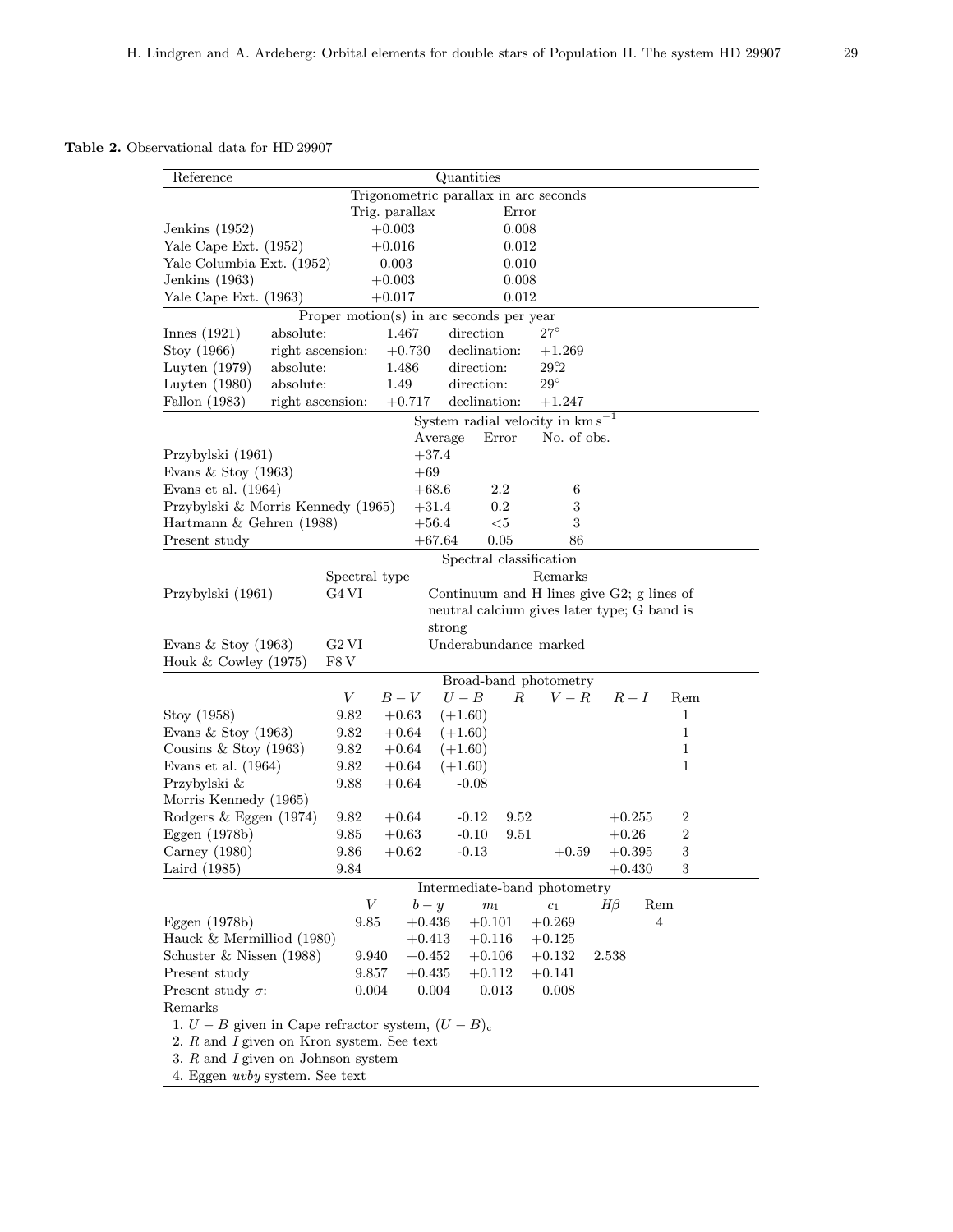the remark that the under-abundance of heavy elements is considerable. This classification has been entered in Table 3.

Data from broad-band photometry of HD 29907 have been listed in Table 2. The data for the V magnitude seem especially interesting. The range defined from the broadband data is somewhat large although not presenting any convincing evidence for photometric variability. However, inclusion of the V data obtained via intermediate-band photometry changes the picture rather significantly, indicating a total range in V of at least 0.12 magnitudes. We note that the faintest V magnitude value included, that of Schuster & Nissen (1988), is based on two measurements. Further, the photometric quality of the data given by Schuster and Nissen are very good, also for magnitudes.

Taking all V data together, we find that there is considerable evidence for photometric variability in this magnitude. Stretching conclusions somewhat, one might even suggest a slow decrease in brightness with stronger variations superposed. This may, however, be an overinterpretation. At any rate, the system merits special attention photometrically. Accordingly, we have taken up long-term monitoring of HD 29907 in the uvby system.

In  $B - V$ , HD 29907 does not seem to show any signs of variability. At the same time, the range of published  $U - B$  colour indices is somewhat large. However, for objects with pronounced ultra-violet colour excesses, transformation from instrumental to standard data is notoriously difficult for  $U - B$ . We tend to believe that the  $U - B$  range displayed in Table 2 is due to this fact rather than to real variability of the object. As a result, we find it reasonable to adopt for HD 29907 a variable V magnitude and stable  $B - V$  and  $U - B$  colour indices. Tentatively, we adopt  $V = 9.82$  to  $9.94$ ,  $B - V = +0.63 \pm 0.01$ ,  $U - B = -0.11 \pm 0.02$ . These data have been entered in Table 3.

In the infra-red spectral range, broad-band photometry on the VRI system has been presented by Rodgers & Eggen (1974), by Eggen (1978b), by Carney (1980) and by Laird (1985). Whilst Carney (1980) and Laird (1985) gave their VRI data on the Johnson system (Johnson et al. 1966), Rodgers & Eggen (1974) and Eggen (1978b) reported their RI data on the Kronsystem (Kron et al. 1957). For conversion of the Kronsystem RI data we have used the transformation relations given by Eggen (1973). Such transformation gives, with  $R_J$  and  $(R - I)_{J}$  denoting data on the Johnson system, for Rodgers & Eggen (1974)  $R_J = 9.21$  and  $(R - I)$ <sub>J</sub> = +0.381, and for Eggen (1978b)  $R$ <sub>J</sub> = 9.20 and  $(R - I)_{\text{J}} = +0.388$ . We do not see any significant indication of variability in the infra-red spectral range and adopt for HD 29907  $R_J = 9.21$ ,  $(V - R_J) = +0.59$ and  $(R - I)$ <sub>J</sub> = +0.40. We have reported these data in Table 3.

Data on the intermediate-band Strömgren *uvby* system have been given by Eggen (1978b), by Hauck & Mermilliod (1980), quoting results by McConnell (1974), by Schuster & Nissen (1988) and in the present study. It should be noted that the data reported by Eggen (1978b) are on his own, modified version of the uvby system (Eggen 1977, 1978a). With respect to the standard Strömgren *uvby* system, differences are to be expected, especially for the  $c_1$ index. This seems to be confirmed from the data given in Table 2. We note that Bond (1980) and Olsen (1984) have discussed transformations between the Eggen uvby system and the standard Strömgren *uvby* system.

If we disregard the  $c_1$  value given by Eggen (1978b), the four sets of uvby data reported in Table 2 agree reasonably well. Whilst V magnitudes have already been discussed, we conclude from Table 2 that there are no significant indications of variability in the uvby colour indices. For HD 29907 we adopt  $b - y = +0.435$ ,  $m_1 = +0.110$ ,  $c_1$  $= +0.135$ . For H $\beta$ , we adopt the value given by Schuster & Nissen (1988),  $H\beta = 2.538$ . These data can be found in Table 3.

HD 29907 has also been measured in the Geneva Observatory photometric system (Rufener 1988). The V value obtained from these observations is close to that from our uvby measurements. The Geneva system data do not indicate any variability.

With the uvby and broad-band photometric data and the spectral classification discussed and adopted, we are in a position to derive information concerning the effective temperature, the surface gravity or absolute magnitude and the abundance of heavy elements of HD 29907. However, for correct interpretation of our observational data, it is of importance to know the extent of possible influences of the secondary component and of interstellar absorption on quantities measured and estimated.

The variability in V could, possibly, be interpreted as indication of significant influence of the secondary component. At the same time, we have not detected any corresponding effect on the colour indices observed. Whilst this, in itself, does not exclude that part of these indices may be due to the secondary component, we do not regard any significant influences very probable. First of all, no trace of the secondary component has been found in the radial-velocity cross-correlation measurement data. Further, no signs of duplicity has been noted in spectrograms used for spectral classification. For these reasons, we have, for our continued interpretation, assumed influence of the secondary component to be negligible. At the same time, we regard it as very important to increase our efforts concerning a correct interpretation of the nature of the system HD 29907. For this reason, we have, in parallel to our observing programme aiming at photometric monitoring, initiated a programme of spectroscopic observations of the object at high spectral resolution.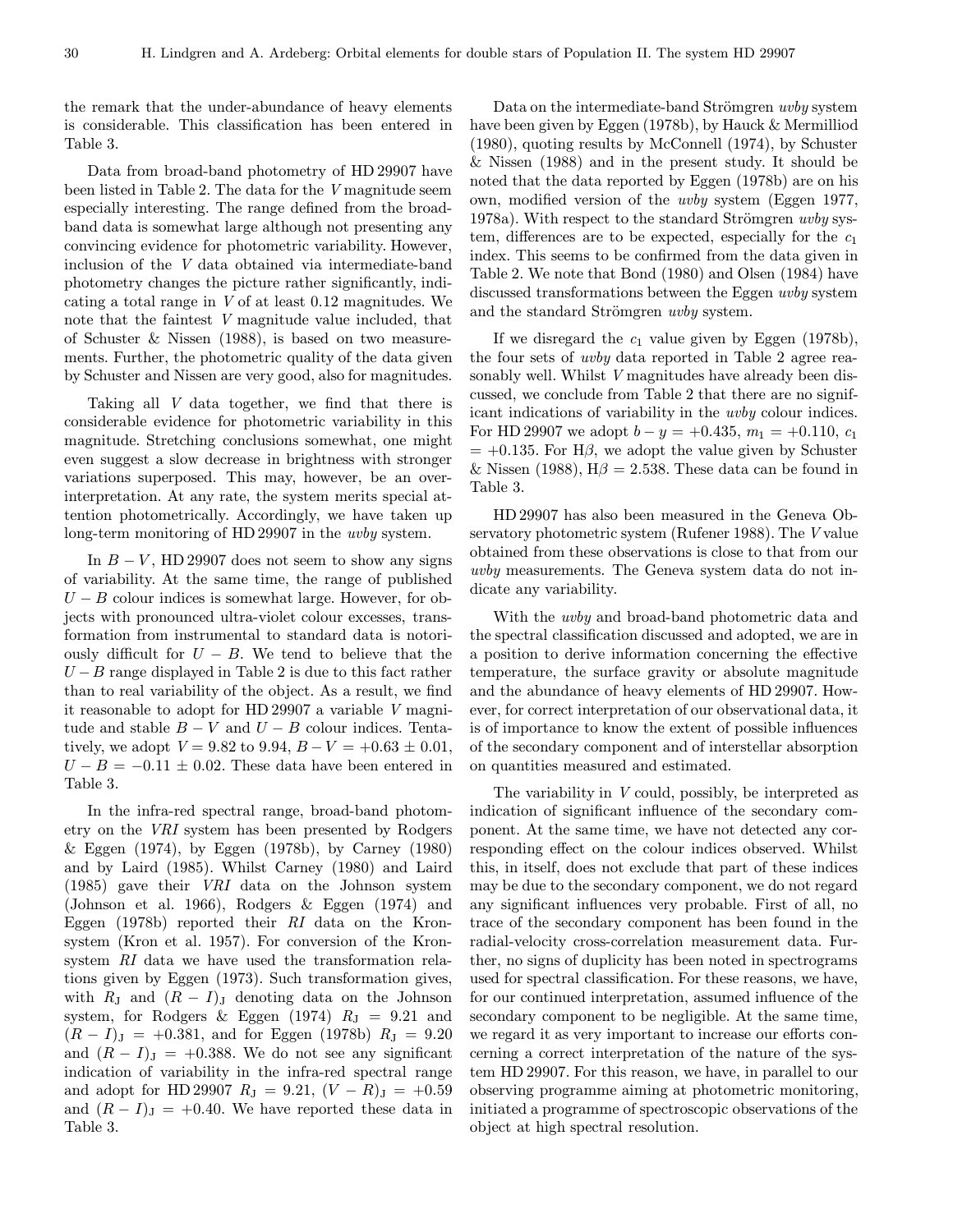# Table 3. Derived and adopted data for HD 29907

| Quantities<br>Reference                                              |                             |
|----------------------------------------------------------------------|-----------------------------|
| Trigonometric parallax in arcsec                                     |                             |
| Parallax<br>Error                                                    |                             |
| 0.007<br>Adopted<br>0.005                                            |                             |
| Photometric parallax in arcsec                                       |                             |
| Parallax<br>Error                                                    |                             |
| 0.022<br>Adopted<br>0.004                                            |                             |
|                                                                      |                             |
| Proper motions in arcsec per year<br>Error<br>Declination            | Error                       |
| Right ascension<br>$+1.280$                                          |                             |
| Adopted<br>0.010<br>$+0.725$                                         | 0.020                       |
| Broad-band photometry                                                |                             |
| $B-V$<br>V<br>$U-B$<br>$V-R$<br>R                                    | $R-I$                       |
| 9.86v<br>$+0.63$<br>$-0.11$<br>9.21<br>$+0.59$<br>Adopted            | $+0.40$                     |
| Intermediate-band photometry                                         |                             |
| $\boldsymbol{V}$<br>$H\beta$<br>$b - y$<br>$m_1$<br>$c_1$            |                             |
| 9.86v<br>$+0.435$<br>$+0.110$<br>$+0.135$<br>2.538<br>Adopted        |                             |
| Spectral classification                                              |                             |
| Remarks<br>Spectral type                                             |                             |
| Adopted<br>G2 VI<br>Under-abundance of heavy elements is             |                             |
| considerable                                                         |                             |
| Equivalent spectral type from uvby photometry                        |                             |
| Remarks<br>Spectral type                                             |                             |
| G5 VI<br>Low luminosity<br>Derived                                   |                             |
|                                                                      | Absolute visual magnitude   |
| Derived from $uvby+$ our calibrations                                | $+6.6$                      |
| Derived from $uvby+Olsen's (1984)$ calibration                       | $+6.7$                      |
| Derived from spectral classification                                 | $+6.3$                      |
| Eggen $\&$ Bessell (1978)                                            | $+5.4$                      |
| Eggen $(1979a)$                                                      | $+6.45$                     |
| Bartkevičius (1980)                                                  | $+8.03$                     |
|                                                                      | $+6.8$                      |
| Rodgers & Eggen $(1974)$                                             |                             |
| Norris (1986)                                                        | $+6.5$                      |
| Eggen (1987)                                                         | $+7.0$                      |
| Adopted                                                              | $+6.6$                      |
|                                                                      | Abundance of heavy elements |
|                                                                      | [Fe/H]                      |
| Derived from $uvby+$ our calibration                                 | $-1.8$                      |
| Derived from $uvby +$ calibr. Ardeberg et al. (1983)                 | $-1.5$                      |
| Derived from $uvby+H\beta$ + calibr. Ardeberg et al. (1983)          | $-1.6$                      |
| Derived from $uvby+Olsen's (1984)$ calibration                       | $^{-2.1}$                   |
| $\delta(U-B)_{0.6}$ + Carney's (1979) calibration                    | $-1.9$                      |
| Eggen $(1979a)$                                                      | $-1.6$                      |
| Laird (1985)                                                         | $\!-1.67$                   |
| Norris (1986)                                                        | $-1.60$                     |
| Adopted                                                              | $-1.7$                      |
|                                                                      | Effective temperature       |
|                                                                      | $log T_e$                   |
| Derived from $uvby +$ calibr. Ardeberg et al. (1983)                 | 3.729                       |
| Derived from $uvby+Olsen's (1984)$ calibration                       | 3.721                       |
| Laird (1985)                                                         | 3.728                       |
| Adopted                                                              | 3.726                       |
|                                                                      |                             |
| System radial velocity                                               |                             |
| Velocity<br>Error<br>Unit<br>No. of meas.                            |                             |
| $\mathrm{km\,s}^{-1}$<br>$0.05\,$<br>Our data<br>$+67.64$<br>86      |                             |
| Space-velocity components                                            |                             |
| U<br>V<br>$\operatorname{Unit}$<br>W<br>$V_{\rm lsr}$                |                             |
| $\mathrm{km\,s}^{-1}$<br>Adopted<br>$+328$<br>$-134$<br>355<br>$+12$ |                             |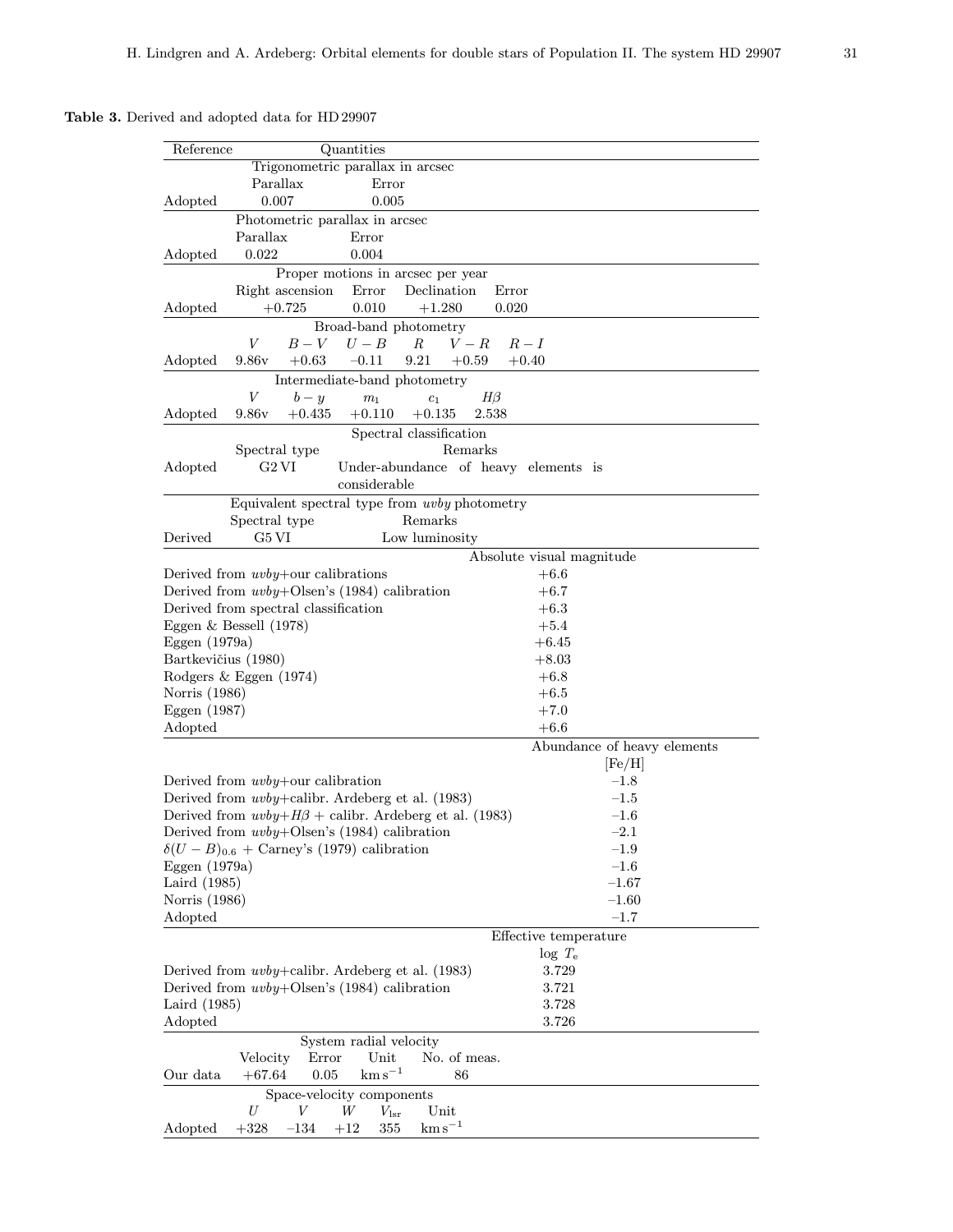The galactic latitude of HD 29907 is  $-38^\circ$ , implying that it is situated well outside the galactic plane. Further, the distance from the sun is rather modest (see below). Consultation of the data on local interstellar absorption reported by Strömgren  $(1962)$ , by FitzGerald  $(1968)$  and by Lucke (1978) confirm that effects of interstellar absorption on the observational data for HD 29907 should be very small, if at all noticeable. As a consequence, we assume effects of interstellar absorption on these data to be negligible for our interpretations.

An equivalent spectral type for HD 29907 can be derived from our uvby data, used together with the calibrations for stars of late spectral types by Ardeberg & Lindgren (1981, 1982, 1985c). As a result, the object is defined as a sub-dwarf star of low luminosity. The spectral type is around G5. From the calibration of absolute magnitudes given by Schmidt-Kaler (1982a), the corresponding absolute visual magnitude is around  $M_V = +6.6$ . As an alternative, we can combine our *uvby* data with the calibration of absolute magnitudes given by Olsen (1984). This procedure results in  $M_V = +6.7$ . In addition, from the spectral type adopted, together with the absolutemagnitude calibration of Schmidt-Kaler (1982a), we obtain an absolute visual magnitude of approximately  $M_V$  $= +6.3$ . These data for the absolute visual magnitude of HD 29907 have been reported in Table 3 together with corresponding data taken from the literature.

Among the  $M_V$  data from the literature included in Table 3, those of Eggen & Bessell (1978), Eggen (1979a) and Bartkevičius (1980) are given directly as absolute visual magnitudes in the respective papers. In addition, we have included three values for  $M_V$  as obtained from data on alternative absolute magnitudes, converted to absolute visual magnitudes. The bolometric absolute magnitude for HD 29907 reported by Rodgers & Eggen (1974) has been converted to an absolute visual magnitude through application of the bolometric correction taken from Schmidt-Kaler (1982b). This gives  $M_V = +6.8$ , as listed in Table 3. Using the adopted apparent visual magnitude of HD 29907, we have converted the distance given by Norris (1986) into an absolute visual magnitude, as before assuming effects of interstellar absorption to be negligible. This gives  $M_V = +6.5$ , entered in Table 3. Finally, we have used the absolute infra-red magnitude of Eggen (1987) together with our adopted values for the colour indices  $V - R$ and  $R - I$  (see Table 3) to arrive at the absolute visual magnitude  $M_V = +7.0$ , given in Table 3.

As can be seen from the data given in Table 3, the values obtained for the absolute visual magnitude of HD 29907 are in very good internal agreement. We adopt  $M_V = +6.6$ . This absolute magnitude results in a photometric parallax of approximately 0.022 arcsec, irrespective of whether we exclude the data given by Norris (1986) or not (see above). With an estimated error in the absolute visual magnitude adopted of 0.2 magnitudes, the corresponding formal error in the photometric parallax is 0.002 arcsec. We adopt, somewhat arbitrarily, a final error of 0.004 arcsec.

In order to determine the abundance of heavy elements of HD 29907, we can make use of our uvby data together with the calibration of such data in terms of [Fe/H] given by Ardeberg & Lindgren (1981). This results in  $[Fe/H] =$ −1.8. If we, as an alternative, use the uvby data together with the calibration given by Ardeberg et al. (1983), we obtain  $[Fe/H] = -1.5$ . Using the same calibration (Ardeberg et al. 1983) and using the uvby data combined with the H $\beta$  data, we derive [Fe/H] = -1.6. Applying the calibration of  $[Fe/H]$  by Olsen (1984) to our *uvby* data, we obtain  $[Fe/H] = -2.1$ .

In addition, the abundance of heavy elements may be obtained from available data on the ultra-violet colour excess,  $\delta(U - B)$ , and the [Fe/H];  $\delta(U - B)_{0.6}$  calibration of Carney (1979), based on the work of Sandage (1969), (see also Cameron 1985). For  $\delta(U-B)_{0.6}$ , Carney (1979) gave the value 0.27 and Carney (1980) 0.28 magnitudes. With our adopted UBV data and Sandage's (1969) correction tables, we get  $\delta(U-B)_{0.6} = 0.26$  magnitudes. We have used the latter value, noting that Carney's  $U - B$ value probably is marginally too negative. We get [Fe/H]  $=-1.9.$ 

The abundance data obtained as discussed have been reported in Table 3. In addition, we have listed corresponding data found in the literature.

The abundance data given in Table 3 are in rather acceptable internal agreement. We adopt for HD 29907  $[Fe/H] = -1.7.$ 

The effective temperature of HD 29907 may be derived from our uvby data together with the calibration in terms of  $\log T_e$  by Ardeberg et al. (1983). This gives  $\log T_e$  = 3.729. We may also use our uvby data with the calibration given by Olsen (1984). This way, we obtain  $\log T_e = 3.721$ . In Table 3 we have listed these data together with the effective temperature reported by Laird (1985), converted to  $\log T_e$ . The three sets of  $\log T_e$  data discussed are in acceptable internal agreement. For HD 29907 we adopt  $\log T_e = 3.726$ , as given in Table 3.

For derivation of the components of space velocity of HD 29907 we need to know, among other things, the parallax of the object. In Table 3, we have listed two different adopted values for this parallax. Especially given the high consistency of the absolute visual magnitudes derived, we tend to believe that the adopted photometric parallax is more reliable than the corresponding trigonometric parallax. For our calculations of space-velocity components, we have used a parallax of 0.020 arcsec.

Our space-velocity components, reported in Table 4, agree quite well with corresponding data taken from the literature. We adopt for HD 29907 the space-velocity components  $U = +328$ ,  $V = -134$ ,  $W = +12$ ,  $V_{\text{lsr}} = 355$ , all expressed in  $km s^{-1}$ . These velocity components have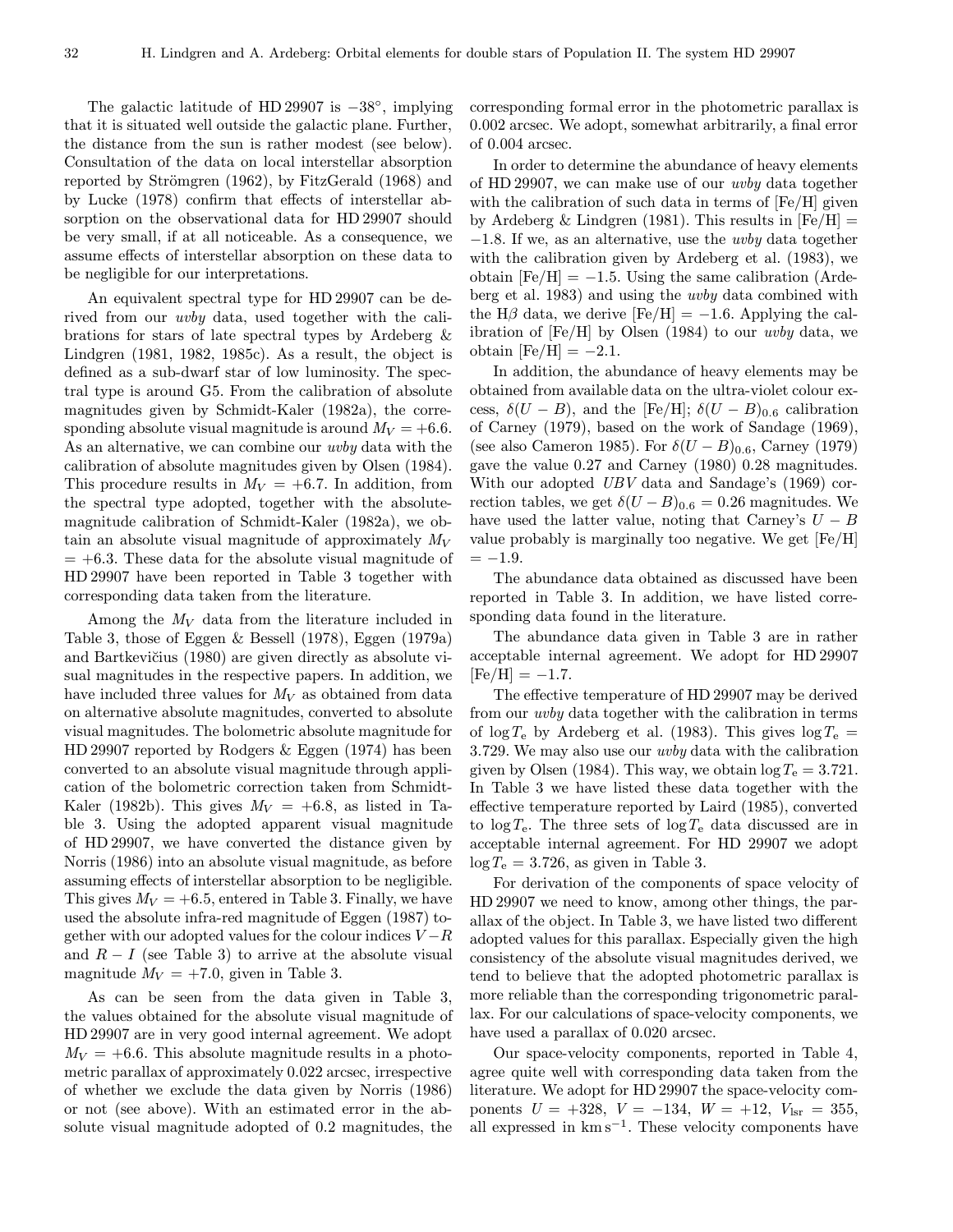Table 4. Space-velocity components for HD 29907

| Reference                                                                               |  |                     | W     | $V_{\rm 1sr}$ | Unit                           |  |
|-----------------------------------------------------------------------------------------|--|---------------------|-------|---------------|--------------------------------|--|
| Present study                                                                           |  | $+328$ $-134$ $+12$ |       | 355           | $\mathrm{km}\,\mathrm{s}^{-1}$ |  |
| Rodgers & Eggen (1974)                                                                  |  | $+309 -115$         | $+18$ |               | $\mathrm{km\,s}^{-1}$          |  |
| Eggen $(1979a)$                                                                         |  | $+308$ $-131$       | $+8$  |               | $\mathrm{km\,s}^{-1}$          |  |
| Norris (1986)                                                                           |  | $-133$              | $+9$  |               | $\mathrm{km\,s}^{-1}$          |  |
| Eggen $(1987)$                                                                          |  | $+328$ $-135$       | $+10$ |               | $\mathrm{km\,s}^{-1}$          |  |
| Note 1: Eggen & Bessell (1978) give $(U^2 + V^2)^{\frac{1}{2}} = 320 \text{ km s}^{-1}$ |  |                     |       |               |                                |  |

Note 2: The total space velocity with respect to the galactic center is  $V_c = 340$  km s<sup>-1</sup>

been listed in Table 3. The velocity in the galactic plane is considerable. Comparison with other sub-dwarf stars in a Bottlinger diagram reveals that it approaches escape velocity. Reference may be made to Eggen (1970) and to Rodgers & Eggen (1974). This point was also discussed by Gehren (1982). We have also compared our space-velocity components for HD 29907 with those given by Carney et al. (1988) for stars with extreme velocities. Also compared to this sample, HD 29907 comes out as having high velocity.

## 9. Conclusions

HD 29907 is a binary system with a system radial velocity of  $+67.6 \text{ km s}^{-1}$ , a total radial velocity amplitude of 44.5  $km s<sup>-1</sup>$  and an orbital period of 29.9 days. The orbit has an eccentricity of 0.41.

The primary component of the system is a sub-dwarf star of low luminosity. The absolute visual magnitude is  $M_V = +6.6$ , the effective temperature is given by  $\log T_e =$ 3.726, and the abundance of heavy elements corresponds to  $[Fe/H] = -1.7$ . The spectral type is G2VI as defined from spectral classification.

A search for the secondary component in the radialvelocity auto-correlation function has given negative result. Spectrograms for spectral classification have not shown any sign of the secondary component.

HD 29907 appears variable in the V magnitude with a range of 0.12 magnitudes or, possibly, larger. There are no significant indications of variability in colour indices.

The system is close to the sun with a parallax of around 0.020 arcsec. The proper motion is close to 1.5 arcsec per year. The total space velocity with respect to the LSR is  $355 \text{ km s}^{-1}$  and the object approaches escape velocity.

Acknowledgements. For the present writers it is a pleasure to express their thanks to other members of the CORAVEL team for help with our project. We are grateful to E. Zuiderwijk for the use of the ORBIT program.

# References

- Ardeberg A., Lindgren H., 1981, Rev. Mex. Astron. Astrofis. 6, 173
- Ardeberg A., Lindgren H., 1982, Cool Stars and the uvby System. In Proc. Nordic Astron. Meeting, in Lund, Oct. 19-20, 1981. Larsson-Leander G. (ed.), Rep. Obs. Lund 18, p. 81
- Ardeberg A., Lindgren H., 1985a, Radial Velocities of Late-Type Population II Stars. In Proc. IAU Coll. No. 88, Stellar Radial Velocities, Schenectady, New York, Oct. 24-27, 1984. Philip A.G.D. and Latham D.W. (eds.). L. Davis Press, New York, p. 151
- Ardeberg A., Lindgren H., 1985b, High-Velocity Halo Binary Systems, ibid, p. 371
- Ardeberg A., Lindgren H., 1985c, On the Calibration of the uvby Photometric System for Late-Type Stars. In Proc. IAU Symp. No. 111, Calibration of Fundamental Stellar Quantities, Como, Italy, May 24-29, 1984. Hayes D.S., Pasinetti L.E. and Philip A.G.D. (eds.). Reidel, Dordrecht, Boston, Lancaster, Tokyo, p. 509

Ardeberg A., Lindgren H., Nissen P.E., 1983, A&A 128, 194

- Baranne A., Mayor M., Poncet J.L., 1977, C. R. Acad. Sci. Paris Série B 285, 117
- Baranne A., Mayor M., Poncet J.L., 1979, Vistas Astron. 23, 279
- Bartkevičius A., 1980, Vilnius Astron. Obs. Bull. No. 51
- Bessell M.S., Wickramasinghe D.T., 1979, ApJ 227, 232
- Bond H.E., 1980, ApJS 44, 517
- Buscombe W., 1981, Bulletin d'Information Centre de Données Stellaires, Obs. Strasbourg, No. 21, p. 26
- Buscombe W., Morris P.M., 1958, Mt. Stromlo Obs. Mem. No. 14
- Cameron L.M., 1985, A&A 146, 59
- Carney B.W., 1979, ApJ 233, 877
- Carney B.W., 1980, AJ 85, 38
- Carney B.W., Latham D.W., Laird J.B., 1988, AJ 96, 560
- Cousins A.W.J., Stoy R.H., 1963, Roy. Obs. Bull. No. 64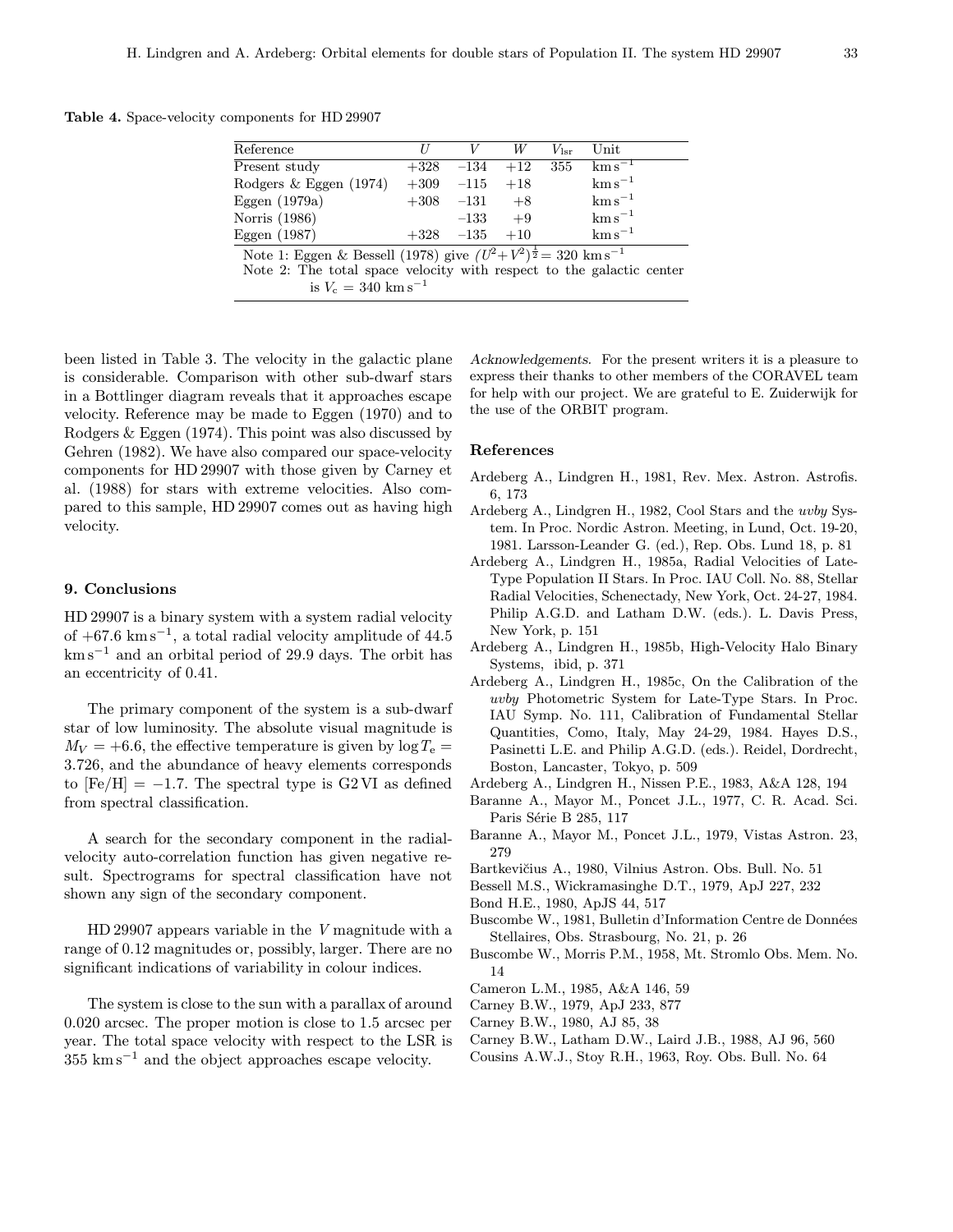- Crawford D.L., 1966, Photo-Electric  $H\beta$  and uvby Photometry. In Proc. IAU Symp. No. 24, Spectral Classification and Multicolour Photometry. Lodén K., Lodén L.O. and Sinnerstad U. (eds.). Academic Press, London and New York, p. 170
- Crawford D.L., Barnes J.V., 1970, AJ 75, 978
- Delhaye T., 1965, Solar Motion and Velocity Distribution of Common Stars. In Stars and Stellar Systems, Vol. V, Galactic Structure. Blaauw A. and Schmidt M. (eds.). Univ. of Chicago Press, Chicago and London, p. 61
- Eggen O.J., 1959, Mon. Notes Astron. Soc. S. Afr. XVIII, 91
- Eggen O.J., 1970, Vistas Astron. 12, 367
- Eggen O.J., 1973, PASP 85, 379
- Eggen O.J., 1977, ApJ 215, 812
- Eggen O.J., 1978a, ApJ 221, 881
- Eggen O.J., 1978b, ApJS 37, 251
- Eggen O.J., 1979a, ApJ 229, 158
- Eggen O.J., 1979b, ApJS 39, 89
- Eggen O.J., 1987, AJ 93, 393
- Eggen O.J., Bessell M.S., 1978, ApJ 226, 411
- Evans D.S., 1967, The Revision of the General Catalogue of Radial Velocities. In Proc. IAU Symp. No. 30, Determination of Radial Velocities and their Applications, Toronto, Canada, 20-24 June, 1966. Batten A.H. and Heard J.F. (eds.). Academic Press, London and New York, p. 57
- Evans D.S., Laing J.D., Menzies A., Stoy R.H., 1964, Roy. Obs. Bull. No. 85
- Evans D.S., Stoy R.H., 1962, Observatory 82, 118
- Fallon F., 1983, Catalogue of the Positions and Proper Motions of Stars between Declinations −60◦ and −70◦, Trans. Astron. Obs. Yale Univ. 32, Part II
- FitzGerald M.P., 1968, AJ 73, 983
- Florentin Nielsen R., 1983, A New Generation uvby, Hβ Photometer. In Inst. Theor. Astrophys. Oslo, Rep. No. 59, Papers presented at Nordic Astronomy Meeting in Oslo, August 15-16, 1983. Hauge Ø. (ed.), p. 141
- Gehren T., 1982, ESO Messenger 27, p. 22
- Gehren T., Hippelein H., Münch G., 1981, Mitt. Astron. Ges. 52, 68
- General Catalogue of Trigonometric Stellar Parallaxes, 1952, Stars observed at Cape Observatory  $(30''/mm)$ , Yale University Observatory
- General Catalogue of Trigonometric Stellar Parallaxes, 1963, Stars observed at Cape Observatory  $(30''/mm)$ , Yale University Observatory

General Catalogue of Trigonometric Stellar Parallaxes, 1952, Stars observed at Yale Columbia Southern Station (18.<sup>"8</sup>/mm), Yale University Observatory

- Grønbech B., Olsen E.H., Strömgren B., 1976, A&AS 26, 155
- Hartmann K., Gehren T., 1988, A&A 199, 269
- Hauck B., Mermilliod M., 1980, A&AS 40, 1
- Hoffleit D., 1983, Trans. Astron. Obs. Yale Univ. 32, Part II, p. 1
- Houk N., Cowley A.P., 1975, University of Michigan Catalogue of Two-Dimensional Spectral Types for the HD Stars, Vol. I, Declinations −90° to −53℃, Dept. Astron., Univ. of Michigan, Ann Arbor, MI
- Innes R.T.A., 1921, Union Obs. Circ. 53, 85
- Jenkins L.F., 1952, General Catalogue of Trigonometric Stellar Parallaxes, Yale University Observatory
- Jenkins L.F., 1963, Supplement to the General Catalogue of Trigonometric Stellar Parallaxes, Yale University Observatory
- Johnson H.L., Mitchell R.I., Iriarte B., Wiśniewski W.Z., 1966, Commun. Lunar Planet. Lab. 4, Part 3, p. 99
- Kron G.E., Gascoigne S.C.B., White H.S., 1957, AJ 62, 205
- Laird J.B., 1985, ApJS 57, 389
- Lindgren H., Ardeberg A., Zuiderwijk E., 1987, A&A 188, 39
- Lindgren H., Ardeberg A., Zuiderwijk E., 1989, A&A 218, 111
- Lucke P.B., 1978, A&A 64, 367
- Luyten W.L., 1923, Lick Obs. Bull. No. 344
- Luyten W.J., 1955, Catalogue of 1849 Stars with Proper Motions exceeding  $0.5$  annually. Univ. of Minnesota, Minneapolis, MN
- Luyten W.J., 1979, LHS Catalogue. A Catalogue of Stars with Proper Motions exceeding  $0^{''}\!\!.5$  annually. Univ. of Minnesota, Minneapolis, MN
- Luyten W.J., 1980, NLTT Catalogue, Vol. IV,  $-30^\circ$  to  $-90^\circ$ . Univ. of Minnesota, Minneapolis, MN
- Mayor M., 1980, A&A 87, L1
- Mayor M., 1985, Cross-Correlation Spectroscopy Using CORAVEL. In Proc. IAU Coll. No. 88, Stellar Radial Velocities, Schenectady, New York, Oct. 24-27, 1984. Philip A.G.D. and Latham D.W. (eds.). L. Davis Press, New York, p. 35
- Mayor M., Maurice E., 1985, CORAVEL Measurements of IAU and Southern Potential Radial-Velocity Standard Stars. A Zero-Point Discussion, ibid, p. 299
- McConnell D.J., 1974, Four-Color Photometry, Spectral Types, Velocity Components of Southern High-Velocity Stars. Preprint
- Norris J., 1986, ApJS 61, 667
- Olsen E.H., 1984, A&AS 57, 443
- Porter J.G., Yowell E.I., Smith E.S., 1930, A Catalog of 1474 Stars with Proper Motion exceeding four-tenths of a second per year. Publ. Cincinnati Obs. No. 20
- Przybylski A., 1961, Acta Astron. 11, 59
- Przybylski A., Morris Kennedy, P., 1965, MNRAS 131, 95
- Rodgers A.W., Eggen O.J., 1974, PASP 86, 742
- Rufener F., 1988, Catalogue of Stars Measured in the Geneva Observatory Photometric System, fourth edition, Obs. de Geneve
- Sandage A., 1969, ApJ 158, 1115
- Sandage A., Fouts G., 1987, AJ 93, 74
- Schmidt-Kaler Th., 1982a, The Absolute Magnitudes of the Stars. In Landolt-Börnstein, Numerical Data and Functional Relationships in Science and Technology, New Series. Hellwege K.-H. (ed.), Vol. 2, Astronomy and Astrophysics, Subvol. b, Stars and Star Clusters. In: Schaifers K., Voigt H.H. (eds.). Springer-Verlag, Berlin, Heidelberg, New York, p. 17
- Schmidt-Kaler Th., 1982b, Effective Temperatures  $T_{\text{eff}}$ , Bolometric Corrections B.C. and Luminosities L, ibid, p. 451
- Schuster W.J., Nissen P.E., 1988, A&AS 73, 225
- Stefanik R.P., Latham D.W., McCrowsky R.E., 1986, Center for Astrophysics Preprint No. 2277
- Stoy R.H., 1958, Mon. Notes Astron. Soc. S. Afr. XVII, 142
- Stoy R.H., 1966, Cape Photographic Catalogue for 1950.0, Zones −64◦ to −80◦, Ann. Cape Obs. XXI